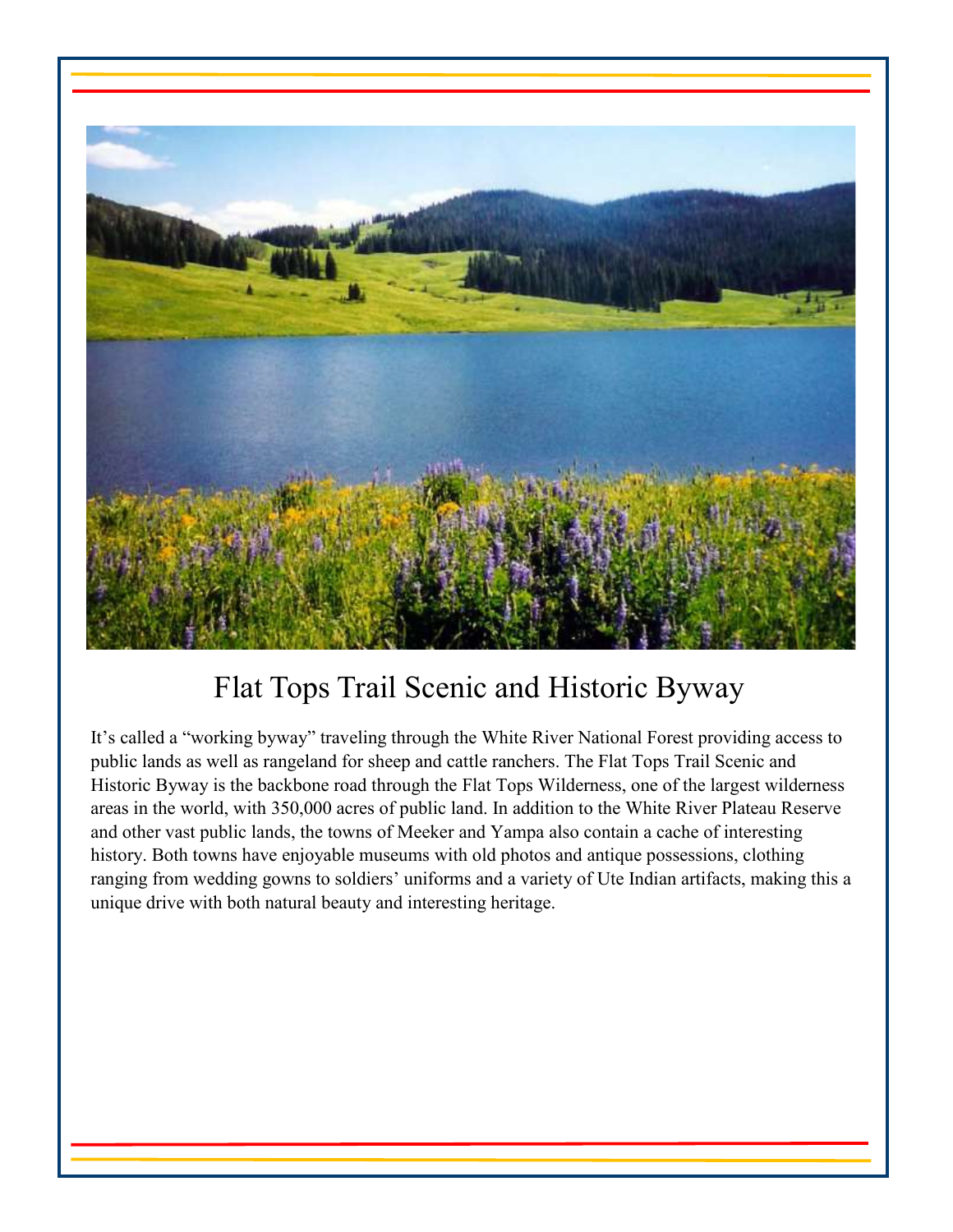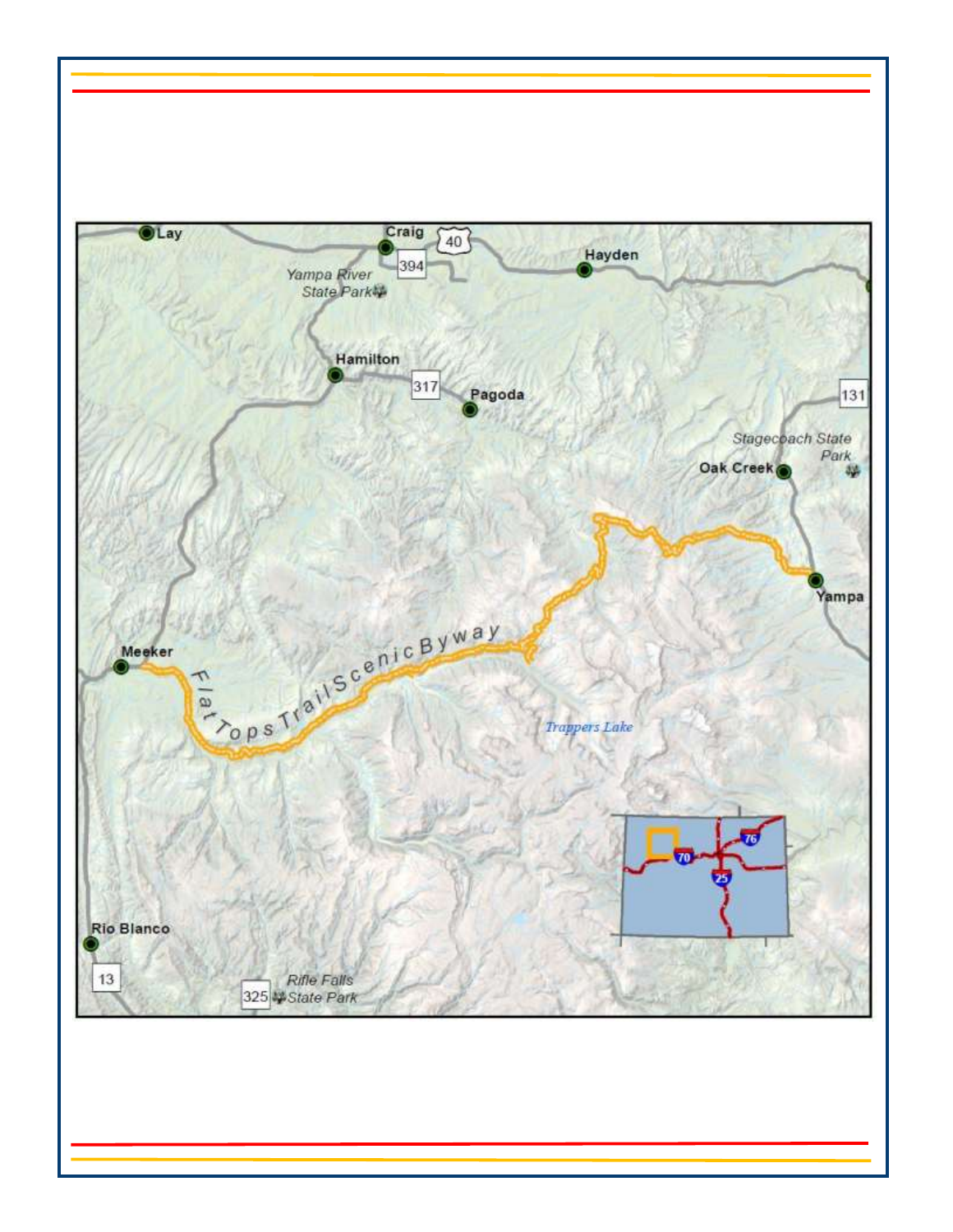# Road Through the Wilderness Experience



### Driving the Byway

Your journey will begin in Steamboat Springs. After a day of exploring, on Day Two you'll be on your way to drive the Byway, meandering through the wilderness landscape between Yampa and Meeker. It will likely be best to pick up lunch in Yampa to enjoy somewhere on the road, since services are limited along the Byway. Arriving in Meeker, you can spend the night before exploring the history of the region.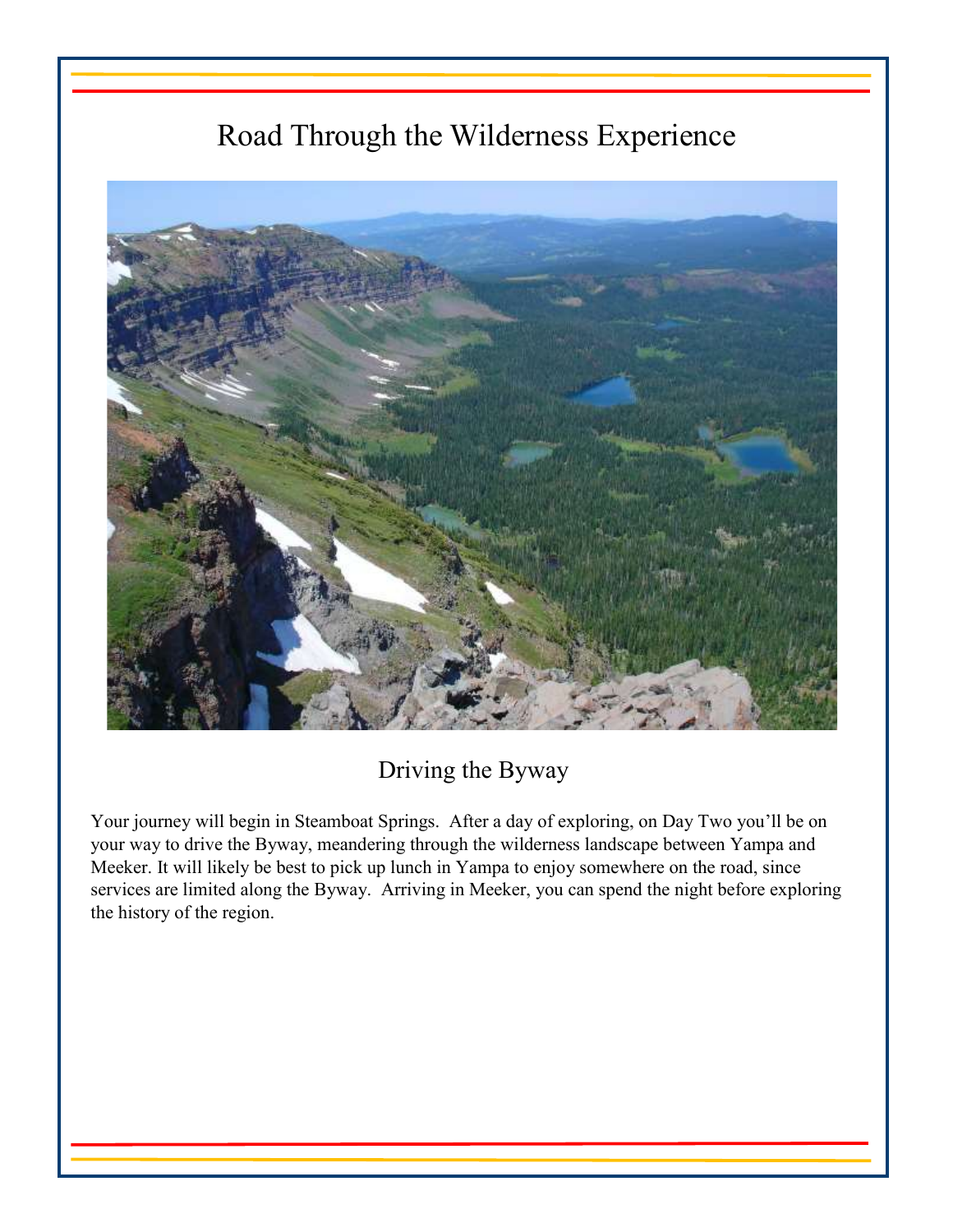## **Day One**



## Steamboat Springs

The same French fur trappers that named the Cache la Poudre river, thought a spring along the Yampa River sounded like a steamboat – naming the settlement Steamboat Springs. The first homesteaders arrived to raise cattle or sheep, while others worked in the nearby gold and silver mines. Steamboat Springs was an isolated outpost until the Denver, Northwest and Pacific Railroad arrived in 1908 to provide year-round transportation of livestock and coal, as well as passenger travel.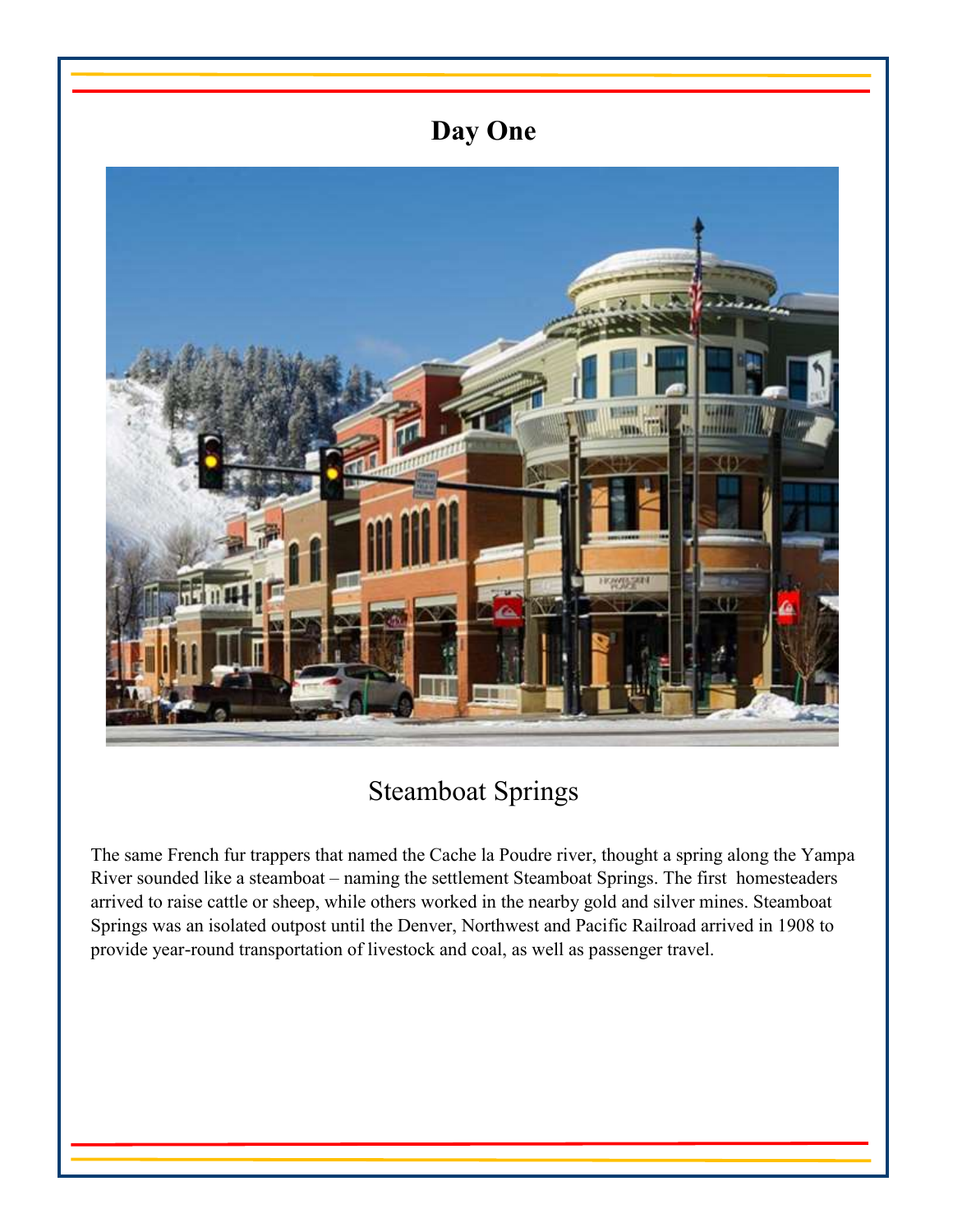

### **Day One Tread of Pioneers Museum**

Built at the height of prosperity in Steamboat Springs, the heart of the Tread of Pioneers Museum is a 1901 Queen Annestyle Victorian home furnished appropriately for the period. Interactive exhibits feature the history of area Native Americans, skiing, agriculture, mining, pioneer settlement, town development, and more. The Western Heritage Exhibit features an extensive collection of firearms, agricultural history and the story of an infamous outlaw, Harry Tracy.

800 Oak Street, Steamboat Springs, CO, 80487 970-879-2214 Friday-Saturday, 11AM-5PM, Allow 1.5 hours \$6 per person

#### **Steamboat Springs Historic Walking Tour**



The Historic Walking Tour of Steamboat Springs begins at the Tread of Pioneers Museum (pdf included with the detailed itinerary) and passes nine of the more than 150 springs in the area. Buildings in the historic district are typical of construction in isolated frontier towns using locally available materials. Those like the Cantina, the Allen Building, and the Spring Drug Store, built in the late 1800s are made of wood, while those like the First National Bank, Routt County Bank Building and the Maxwell Square building date from the 1900s using local quarried sandstone, river rock and other materials. while. The Routt County Courthouse dates from the 1920s.

Tour begins at 800 Oak Street

#### **Scenic Gondola Ride**

Take a ride up Mt. Werner and enjoy views that can only be appreciated from Steamboat's gondola in the sky.

2305 Mt/ Werner Circle, Steamboat Springs, CO 804877 7 Days, 10AM-4PM, Allow 2 hours, \$30 per person

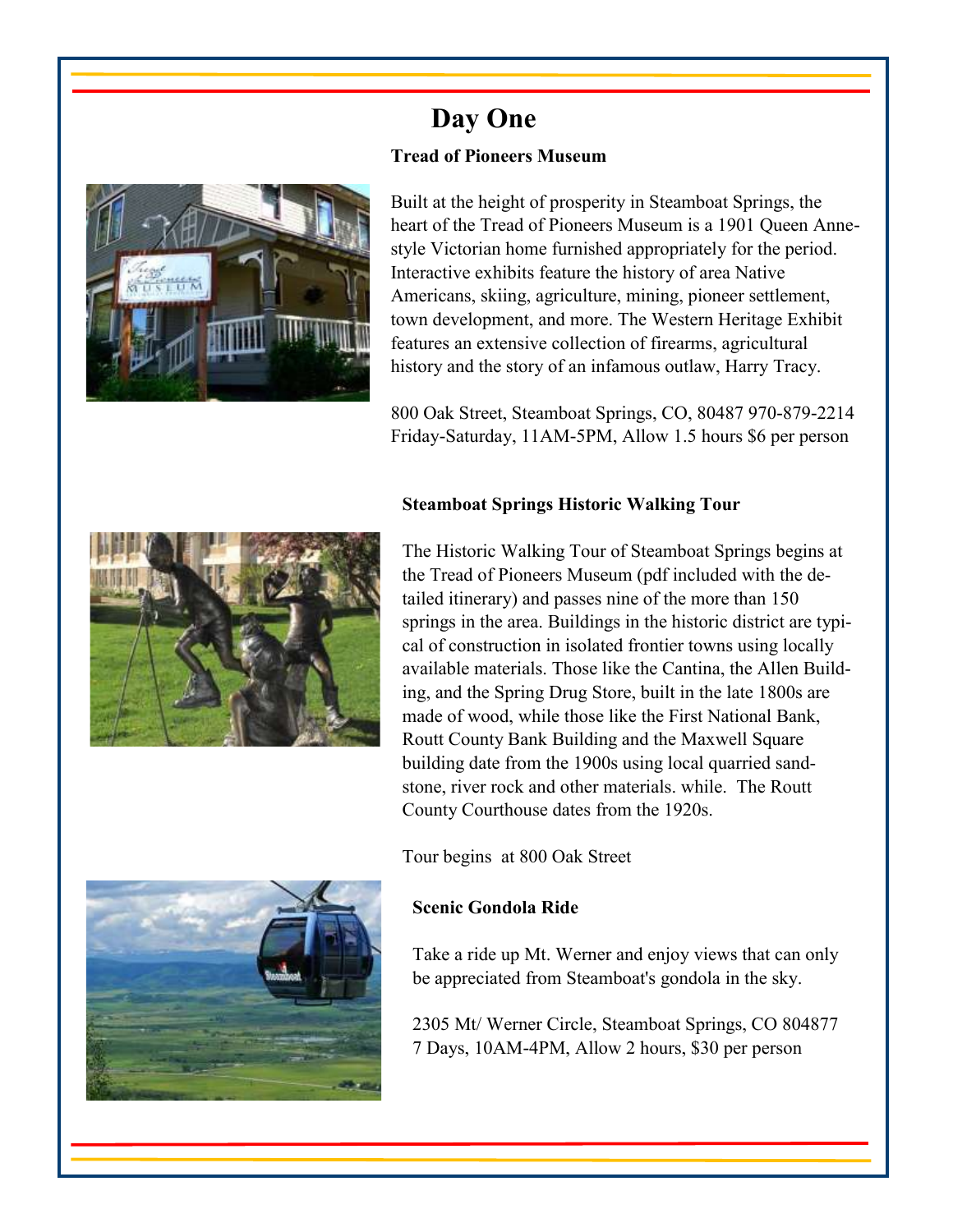#### **Steamboat Springs Destination Distinctive Accommodations and Dining**



**Destination Distinctive Accommodations: The Victorian Luxury Bed and Breakfast 2405 Ski Trail Lane, Steamboat Springs, CO 80487 970-879-7781** 

It's hard to believe that the Victorian Luxury Bed and Breakfast was built in 1880 in Kansas. Yes, Kansas. A farmer purchased the house in 1990 for \$65 to save if from demolition. He sold it to Larry Cole and gave him 90 days to move it. Larry dismantled the house, cutting it into five sections with a chain saw. When a friend suggested Steamboat Springs for his planned move to Colorado, Larry could not find a mover willing to relocate his house, saying Victorians could only be moved over the prairie and not across mountains. Larry purchased a tractor-trailer and in 6 weeks, moved the house piece by piece in five trips of 650 miles. Over the years, new owners have made renovations and additions, but today, the house still stands proud under the Gondola and accepts guests, just like it always did.



#### **Laundry Restaurant**   $127 \frac{11}{\text{th}}$  Street

Steamboat Springs, CO 80487 970-870-0681

Sandals and stilettos find equal acceptance at this temple of elevated comfort food housed in the 103 year old Steamboat Laundry Dry Cleaning and Pressing building.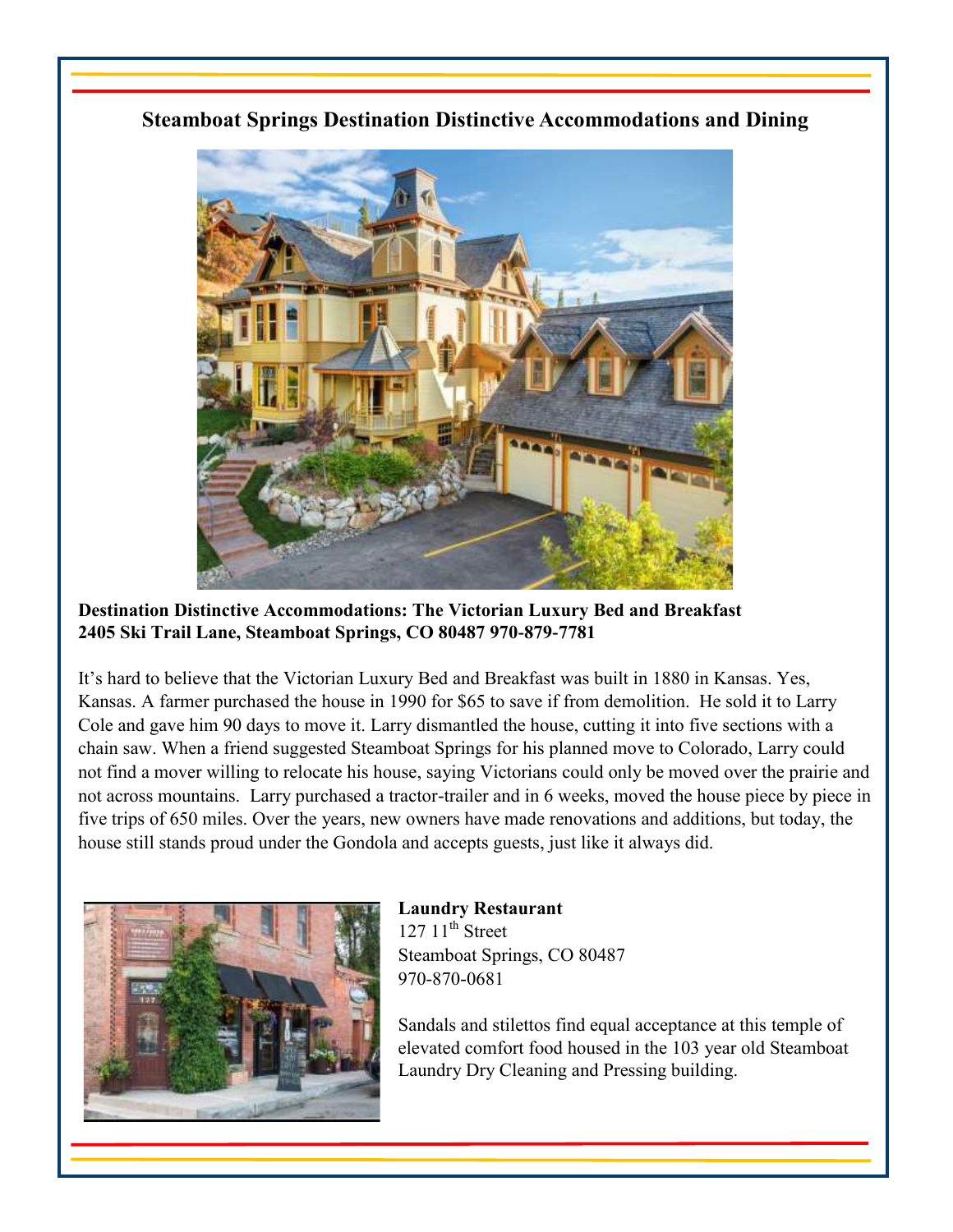

# Yampa

The Ute Indians, who summered in this area, named it Yampa for the edible plant that grew on the banks of the Yampa River. A surveyor seeking a railroad route over the mountain in 1861 called it Egeria (the deity of clear water and springs) Park. Others refer to the town as the "Gateway to the Flattops," the nearby massive wilderness area. After a hunting camp was established in 1880, miners from Breckenridge came in 1883, looking for a place to settle, playing cards to decide who would get which plot. The Antler's Café has been a local gathering place for nearly 100. The Royal Hotel, built shortly after Teddy Roosevelt visited in 1900 with no suitable place to stay, now has a resident ghost. The railroad finally arrived in 1908, opening the area to lumbering and bringing prosperity to the town. Steamboat Springs to Yampa—30 miles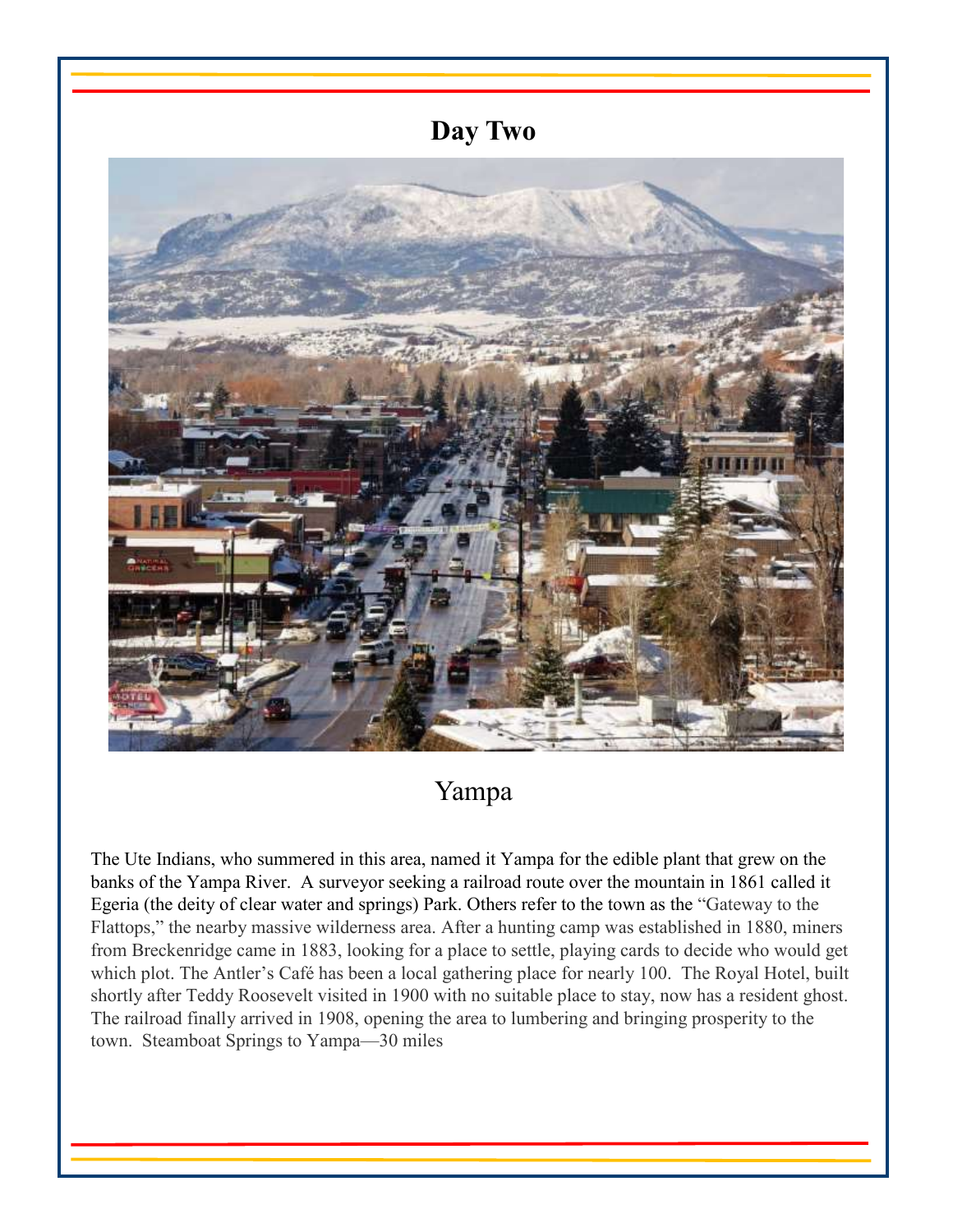### **Day Two**

#### **Yampa-Egeria Museum**



Originally a bank that looks like it did in 1904, the restored Yampa-Egeria Museum features the heritage of the area. Combine your visit with a walking tour to the Old Opera House, the 1902 Antlers Hotel, The Royal Hotel, home of Rufus the resident ghost and the jail.

100 Main Street, Yampa, CO 80483 970-638-4480 Hours vary, Allow 1 hour, donations accepted.

#### **Montgomery's General Store**



Established in 1890, Montgomery's General Merchandise is one of the oldest continually operating stores in Colorado. Order at the classic meat counter and be welcomed by the old-fashioned wood carved cowboy.

24 Main Street, Yampa, CO 80483 970-638-4531 Retail hours Monday-Saturday 8AM-6PM, Sunday 9AM-5PM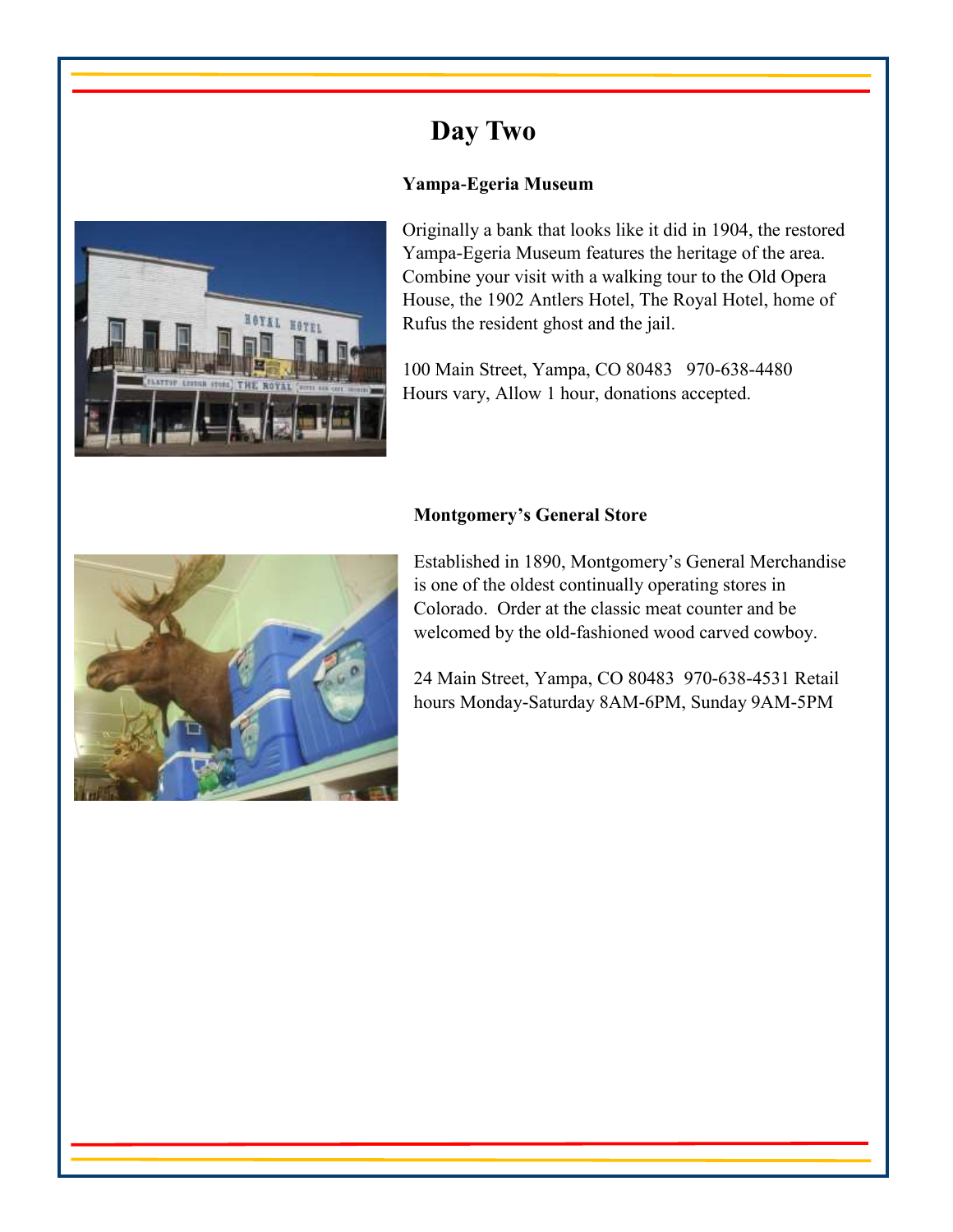### **Day Two**



### Meeker

After completing your drive on the Byway, you'll arrive in the small ranching town of Meeker, which has a tumultuous history. The area was originally settled by the Yampatika people, descendants of the Utes, who were involved in the tragic Meeker Massacre and Battle of Milk Creek between the Utes and the US Army. When settlers move into the area, Nathan Meeker (also the founder of Greeley), pushed a farming lifestyle onto the nomadic Utes. Feeling tension, Nathan Meeker dispatched for armed troops from Wyoming and although he wasn't intending to cause a war, that's how it was perceived when an infantry of 153 soldiers and 25 civilians arrived. The town was named for Meeker who was killed in the Meeker Massacre. In the early 1900s, Meeker became a destination for hunting, so popular that Vice President-Elect Theodore Roosevelt visited the White River Valley for mountain lion hunting. Other celebrities who visited included Billy the Kid and a small bank robbery gang. Yampa to Meeker—82 miles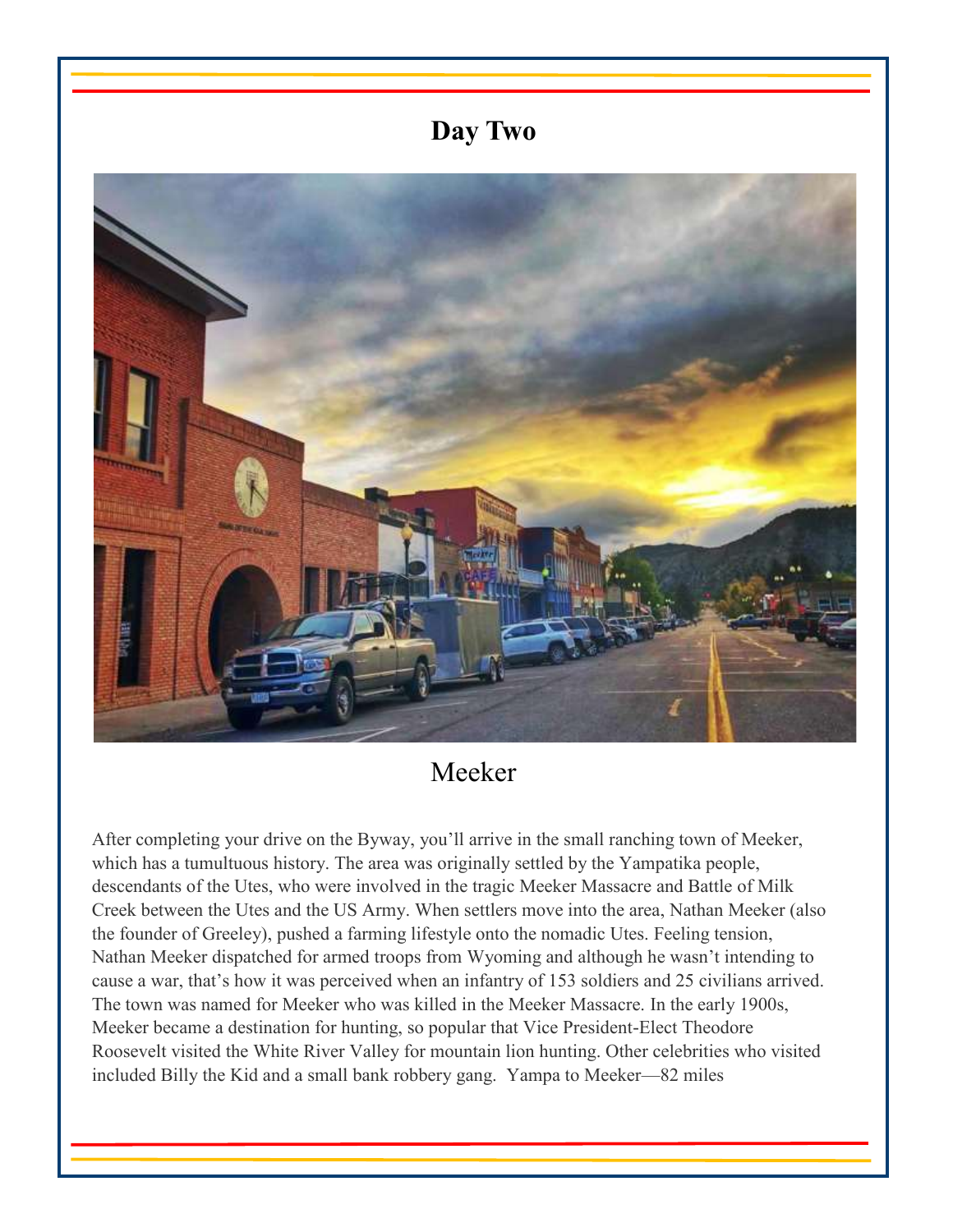### **Meeker Destination Distinctive Accommodations and Dining**



**Destination Distinctive Accommodations: Bar 7 Bed, Bath and Barn 2162 Colorado 15, Meeker, CO 81641 970-878-5080**

Stay on a working cattle ranch that has been owned by the same family since 1895. The Ranch House is a fully equipped home with five bedrooms, and the Bunk house is an efficiency with one bedroom. The grounds are well-maintained and offer the perfect setting for a relaxing stay.



#### **Make Dinner at Home**

Enjoy your fully equipped home kitchen to relax and make your own evening meal.